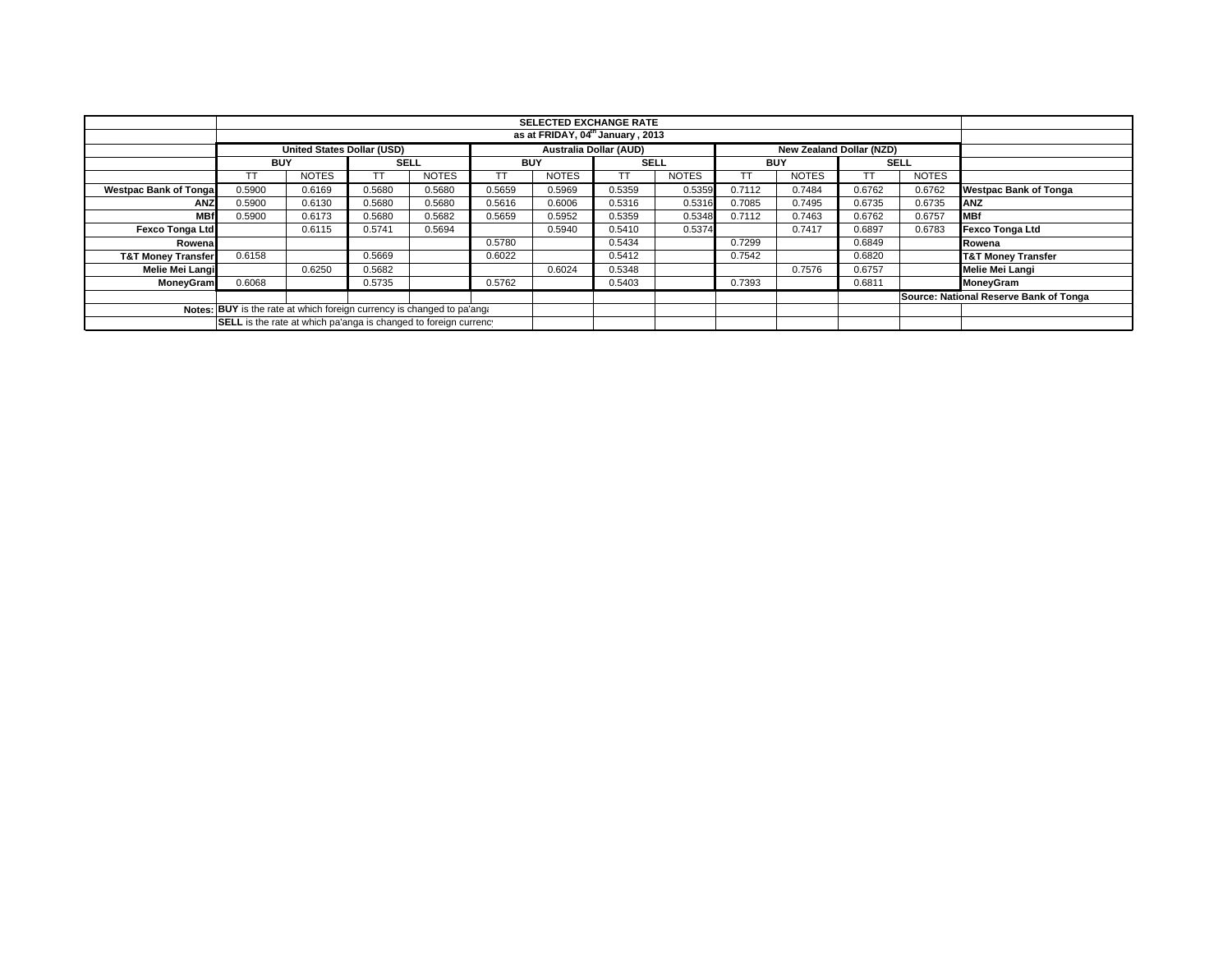| <b>SELECTED EXCHANGE RATE</b>                                          |            |                            |             |              |            |                               |             |              |            |                          |        |              |                                        |
|------------------------------------------------------------------------|------------|----------------------------|-------------|--------------|------------|-------------------------------|-------------|--------------|------------|--------------------------|--------|--------------|----------------------------------------|
| as at FRIDAY, 11 <sup>th</sup> January, 2013                           |            |                            |             |              |            |                               |             |              |            |                          |        |              |                                        |
|                                                                        |            | United States Dollar (USD) |             |              |            | <b>Australia Dollar (AUD)</b> |             |              |            | New Zealand Dollar (NZD) |        |              |                                        |
|                                                                        | <b>BUY</b> |                            | <b>SELL</b> |              | <b>BUY</b> |                               | <b>SELL</b> |              | <b>BUY</b> |                          |        | <b>SELL</b>  |                                        |
|                                                                        | TТ         | <b>NOTES</b>               |             | <b>NOTES</b> | ТT         | <b>NOTES</b>                  | тT          | <b>NOTES</b> |            | <b>NOTES</b>             |        | <b>NOTES</b> |                                        |
| <b>Westpac Bank of Tongal</b>                                          | 0.5922     | 0.6191                     | 0.5702      | 0.5702       | 0.5628     | 0.5938                        | 0.5328      | 0.5328       | 0.7010     | 0.7382                   | 0.6660 | 0.6660       | <b>Westpac Bank of Tonga</b>           |
| <b>ANZ</b>                                                             | 0.5922     | 0.6152                     | 0.5702      | 0.5702       | 0.5574     | 0.5964                        | 0.5274      | 0.5274       | 0.6976     | 0.7386                   | 0.6626 | 0.6626       | <b>ANZ</b>                             |
| <b>MBf</b>                                                             | 0.5922     | 0.6173                     | 0.5702      | 0.5714       | 0.5628     | 0.5952                        | 0.5328      | 0.5319       | 0.7010     | 0.7407                   | 0.6660 | 0.6667       | <b>MBf</b>                             |
| <b>Fexco Tonga Ltd</b>                                                 |            | 0.6138                     | 0.5751      | 0.5715       |            | 0.5897                        | 0.5379      | 0.5335       |            | 0.7304                   | 0.6841 | 0.6679       | <b>Fexco Tonga Ltd</b>                 |
| Rowenal                                                                |            |                            |             |              | 0.5780     |                               | 0.5376      |              | 0.7299     |                          | 0.6756 |              | Rowena                                 |
| <b>T&amp;T Money Transfer</b>                                          | 0.6177     |                            | 0.5688      |              | 0.5988     |                               | 0.5378      |              | 0.7471     |                          | 0.6749 |              | <b>T&amp;T Money Transfer</b>          |
| Melie Mei Langi                                                        |            | 0.6250                     | 0.5714      |              |            | 0.6024                        | 0.5319      |              |            | 0.7519                   | 0.6667 |              | Melie Mei Langi                        |
| Mana                                                                   | 0.6129     | 0.6129                     | 0.6142      | 0.6142       | 0.6228     | 0.6228                        | 0.5928      | 0.5928       | 0.7710     | 0.7710                   | 0.7360 | 0.7360       | Mana                                   |
| Jones Travel Ltd                                                       |            | 0.6460                     |             | 0.5430       |            | 0.6262                        |             | 0.5023       |            | 0.7755                   |        | 0.6310       | Jones Travel Ltd                       |
|                                                                        |            |                            |             |              |            |                               |             |              |            |                          |        |              | Source: National Reserve Bank of Tonga |
| Notes: BUY is the rate at which foreign currency is changed to pa'ang: |            |                            |             |              |            |                               |             |              |            |                          |        |              |                                        |
| SELL is the rate at which pa'anga is changed to foreign currency       |            |                            |             |              |            |                               |             |              |            |                          |        |              |                                        |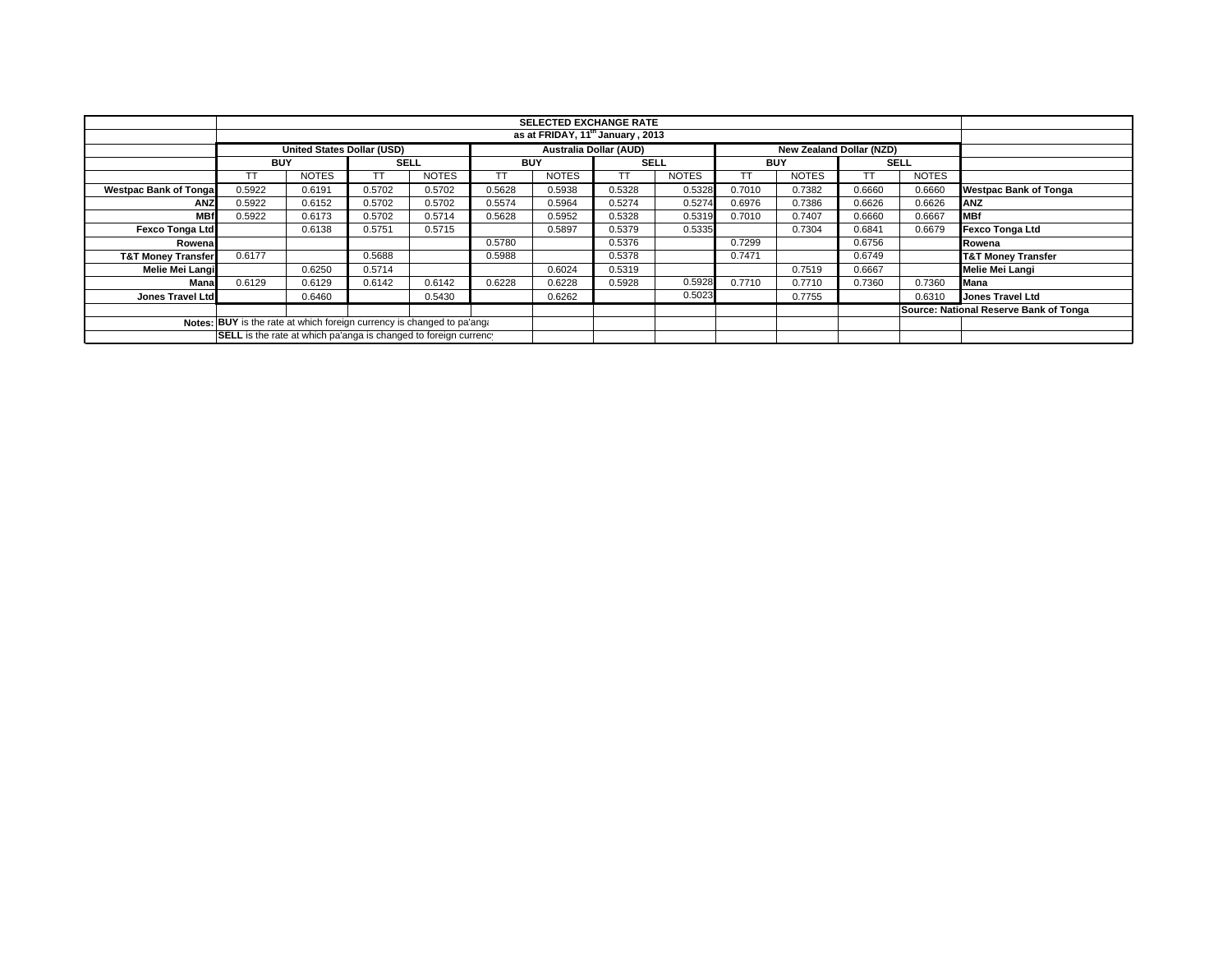|                               | <b>SELECTED EXCHANGE RATE</b><br>as at FRIDAY, 18th January, 2013      |                                   |             |              |                          |              |             |              |        |              |             |              |                                        |
|-------------------------------|------------------------------------------------------------------------|-----------------------------------|-------------|--------------|--------------------------|--------------|-------------|--------------|--------|--------------|-------------|--------------|----------------------------------------|
|                               |                                                                        |                                   |             |              |                          |              |             |              |        |              |             |              |                                        |
|                               |                                                                        | <b>United States Dollar (USD)</b> |             |              | New Zealand Dollar (NZD) |              |             |              |        |              |             |              |                                        |
|                               | <b>BUY</b>                                                             |                                   | <b>SELL</b> |              | <b>BUY</b>               |              | <b>SELL</b> |              |        | <b>BUY</b>   | <b>SELL</b> |              |                                        |
|                               | TΤ                                                                     | <b>NOTES</b>                      | TТ          | <b>NOTES</b> | TΤ                       | <b>NOTES</b> | <b>TT</b>   | <b>NOTES</b> | TT     | <b>NOTES</b> | ТT          | <b>NOTES</b> |                                        |
| <b>Westpac Bank of Tonga</b>  | 0.5907                                                                 | 0.6176                            | 0.5687      | 0.5687       | 0.5631                   | 0.5941       | 0.5331      | 0.5331       | 0.7014 | 0.7386       | 0.6664      | 0.6664       | <b>Westpac Bank of Tonga</b>           |
| <b>ANZ</b>                    | 0.5907                                                                 | 0.6137                            | 0.5687      | 0.5687       | 0.5587                   | 0.5977       | 0.5287      | 0.5287       | 0.6984 | 0.7394       | 0.6634      | 0.6634       | <b>ANZ</b>                             |
| <b>MBf</b>                    | 0.5907                                                                 | 0.6173                            | 0.5687      | 0.5682       | 0.5631                   | 0.5952       | 0.5331      | 0.5319       | 0.7014 | 0.7407       | 0.6664      | 0.6667       | <b>MBf</b>                             |
| Fexco Tonga Ltd               |                                                                        | 0.6122                            | 0.5758      | 0.5701       |                          | 0.5911       | 0.5409      | 0.5347       |        | 0.7312       | 0.6844      | 0.6687       | Fexco Tonga Ltd                        |
| Rowena                        |                                                                        |                                   |             |              | 0.5780                   |              | 0.5405      |              | 0.7299 |              | 0.6756      |              | Rowena                                 |
| <b>T&amp;T Money Transfer</b> | 0.6207                                                                 |                                   | 0.5718      |              | 0.5979                   |              | 0.5369      |              | 0.7451 |              | 0.6729      |              | <b>T&amp;T Money Transfer</b>          |
| Melie Mei Langi               |                                                                        | 0.6250                            | 0.5682      |              |                          | 0.6024       | 0.5319      |              |        | 0.7519       | 0.6667      |              | Melie Mei Langi                        |
| Mana                          | 0.6129                                                                 | 0.6129                            | 0.6127      | 0.6127       | 0.6231                   | 0.6231       | 0.5931      | 0.5931       | 0.7714 | 0.7714       | 0.7364      | 0.7364       | Mana                                   |
| Jones Travel Ltd              |                                                                        | 0.6444                            |             | 0.5416       |                          | 0.6276       |             | 0.5035       |        | 0.7764       |             | 0.6318       | <b>Jones Travel Ltd</b>                |
| <b>MoneyGram</b>              | 0.6046                                                                 |                                   | 0.5715      |              | 0.5736                   |              | 0.5378      |              | 0.7315 |              | 0.6739      |              | MoneyGram                              |
|                               |                                                                        |                                   |             |              |                          |              |             |              |        |              |             |              | Source: National Reserve Bank of Tonga |
|                               | Notes: BUY is the rate at which foreign currency is changed to pa'ang: |                                   |             |              |                          |              |             |              |        |              |             |              |                                        |
|                               | SELL is the rate at which pa'anga is changed to foreign currency       |                                   |             |              |                          |              |             |              |        |              |             |              |                                        |
|                               |                                                                        |                                   |             |              |                          |              |             |              |        |              |             |              |                                        |
|                               |                                                                        |                                   |             |              |                          |              |             |              |        |              |             |              |                                        |
|                               |                                                                        |                                   |             |              |                          |              |             |              |        |              |             |              |                                        |